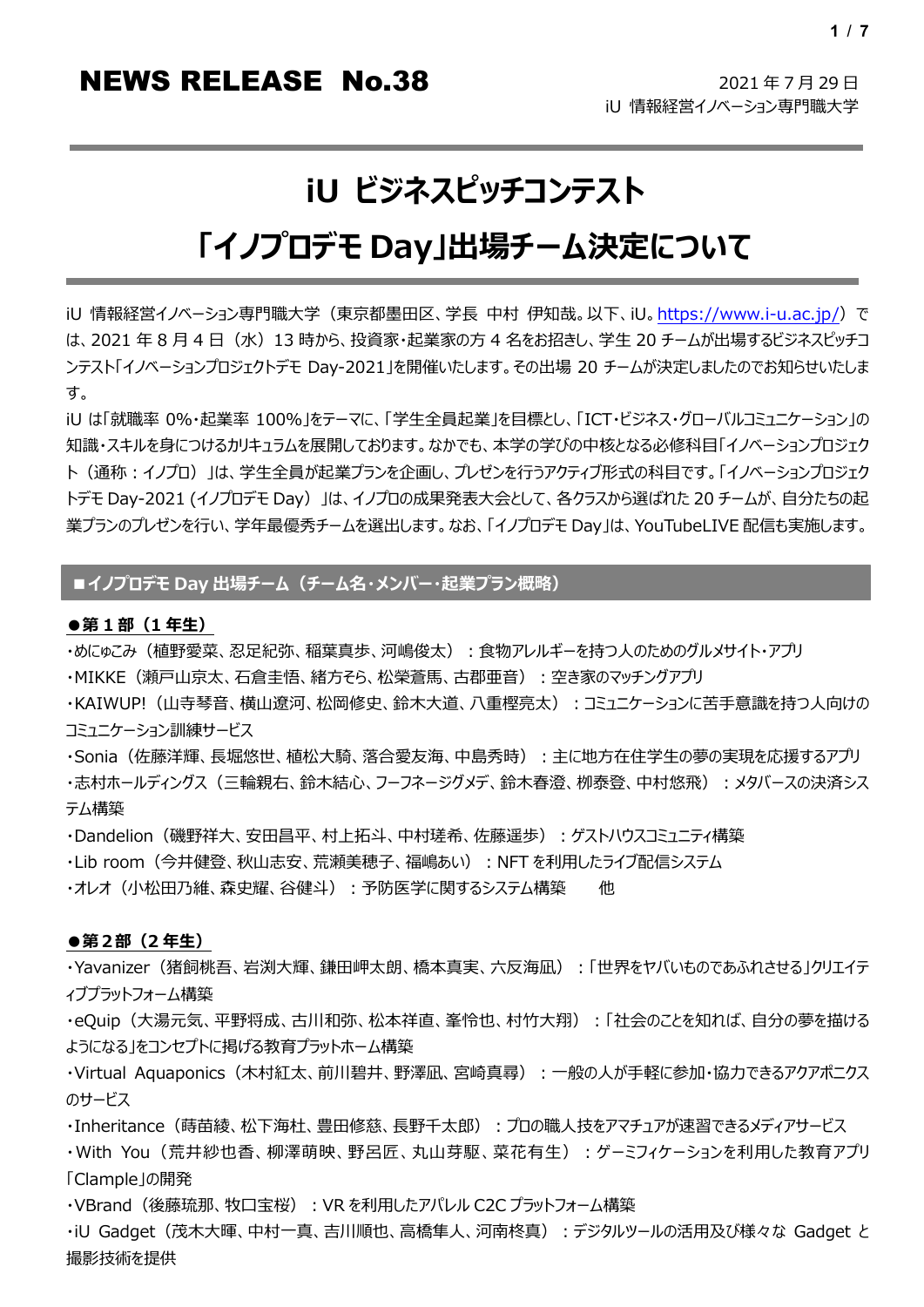**■イノプロデモ Day 開催概要・審査員**

### **●開催日時**

 $2021 \n\text{4} 8 \n\text{4} \n\text{H}$  (水)  $13:00 \sim 16:10$ 第 1 部 13:00~14:30(1 年生 10 チーム) 第 2 部 14:40~16:10 (2 年牛 10 チーム)

### **●配信・視聴方法**

YoutubeLIVE にて配信いたします。以下 URL にアクセスの上ご視聴ください。(事前申し込み不要) YouTube ライブ配信: <https://youtu.be/tI3oeSyN8DU>

### **●審査員**

河合聡一郎 氏/株式会社 ReBoost 代表取締役[\(https://reboost.co.jp/about/\)](https://reboost.co.jp/about/) 田島ひかる 氏/mint アソシエイト[\(https://mint-vc.com/team/\)](https://mint-vc.com/team/) 相澤崇裕 氏/株式会社 Libalent 代表取締役[\(https://libalent.com/company/\)](https://libalent.com/company/) Brent Reichow 氏/Director, Business Development Unwired Logic, Inc

### **●その他情報**

本コンテストに関する詳細は特設ページ[\(https://iuinnovation.jp/\)](https://iuinnovation.jp/)をご確認ください。



▲イノプロの授業風景。



### **<大学概要>**

### **■大学・学部学科名**

・大学名:「情報経営イノベーション専門職大学」 ※愛称 「iU(あいゆー)」 ・学部名:情報経営イノベーション学部 情報経営イノベーション学科





中村伊知哉(なかむらいちや) <職歴> 1984年、ロックバンド少年ナイフのディレクターを経て旧郵政省入省 1998年、MITメディアラボ客員教授 2002年、スタンフォード日本センター研究所長 2006年、慶應義塾大学大学院教授 2020年4月より、iU学長に就任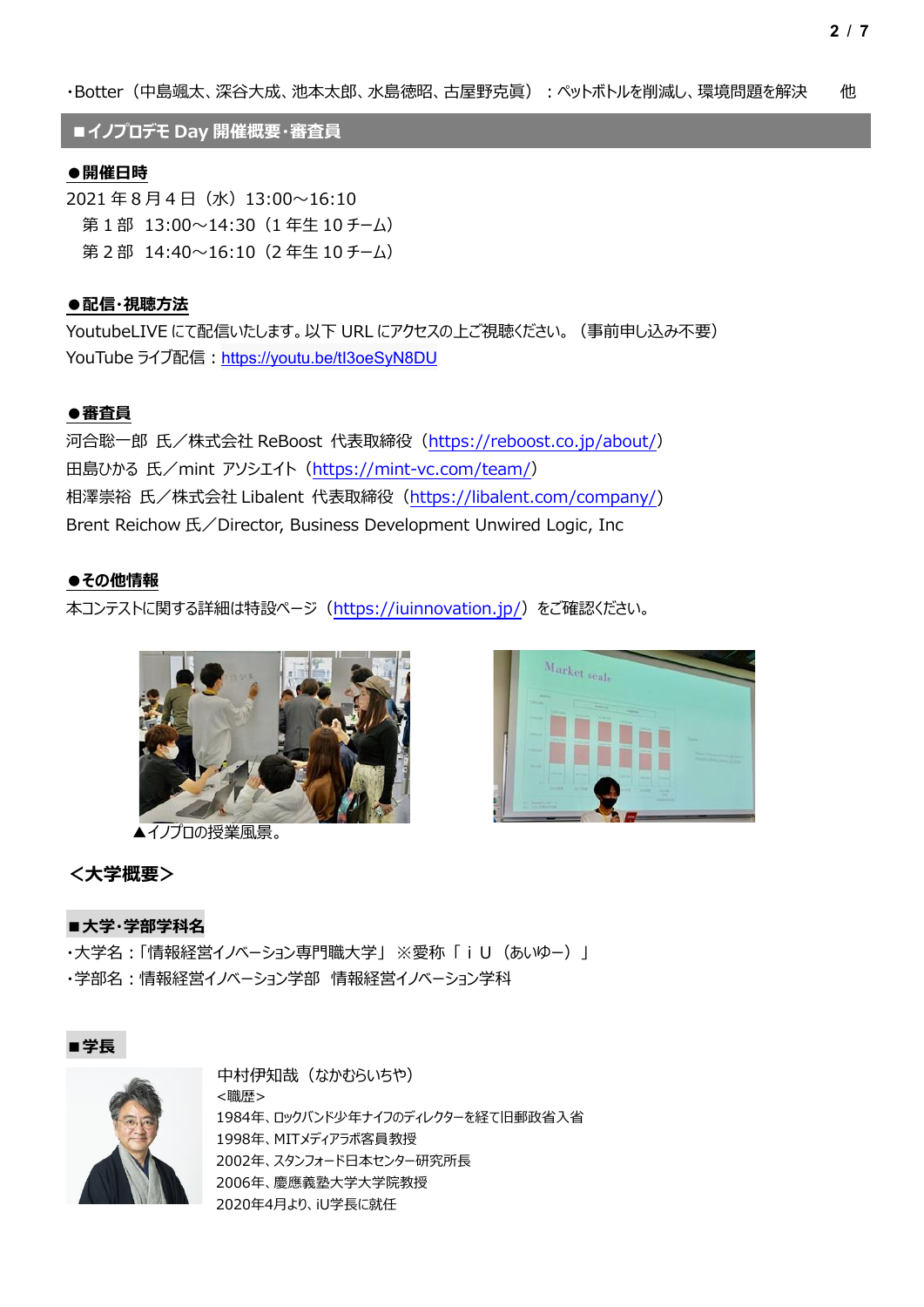### **■設置概要**

・本校舎:東京都墨田区文花1-18-13

・サテライトオフィス:東京都港区海岸1-7-1 東京ポートシティ竹芝 オフィスタワー8階



・学生数:451名 ・専任教員数:28名

### **■教育理念**

「変化を楽しみ、自ら学び、革新を創造する。」

### **■基本構想**

### **ICT×ビジネス×グローバルコミュニケーション + 全員インターンシップ×全員起業×オンライン学習**

・ICT教育:電子学園が積み上げた基盤により、プログラミング・AI・ビッグデータなど、幅広いICTスキル教育を展開 ・ビジネス創造教育:実務家教員によるビジネススキル教育を実施、ビジネス教養、ビジネスプラン策定力などを身につける ・使える英語・グローバル教育:国際舞台で仕事をするために必要な英語力を磨く教育と留学生の受け入れにより国際性 も強化

・インターンシップとリアルプロジェクト:1人640時間のインターン、実ビジネスの中でハンズオンのリアルプロジェクト教育を実施 ・全員起業:希望者全員に対し、在学中に起業にチャレンジできるサポート体制

・オンラインを活用した授業サポート:『いつでもどこからでも学ぶことができる』をキーワードに、自ら積極的に学ぶための環境の 充実

### **■育成人材像**

・ICT を活用する様々な業界・団体において課題を解決し、新たな商品・サービスやビジネスを生み出すことのできる人材 ・ICTを活用し新たな商品・サービスやビジネスを生み出すことで、国際社会と地域社会の産業発展に貢献する起業家

### **【本リリースに関するお問い合わせ先】**

iU 情報経営イノベーション専門職大学 TEL: 03-5655-1555 E-mail: [info@i-u.ac.jp](mailto:info@i-u.ac.jp)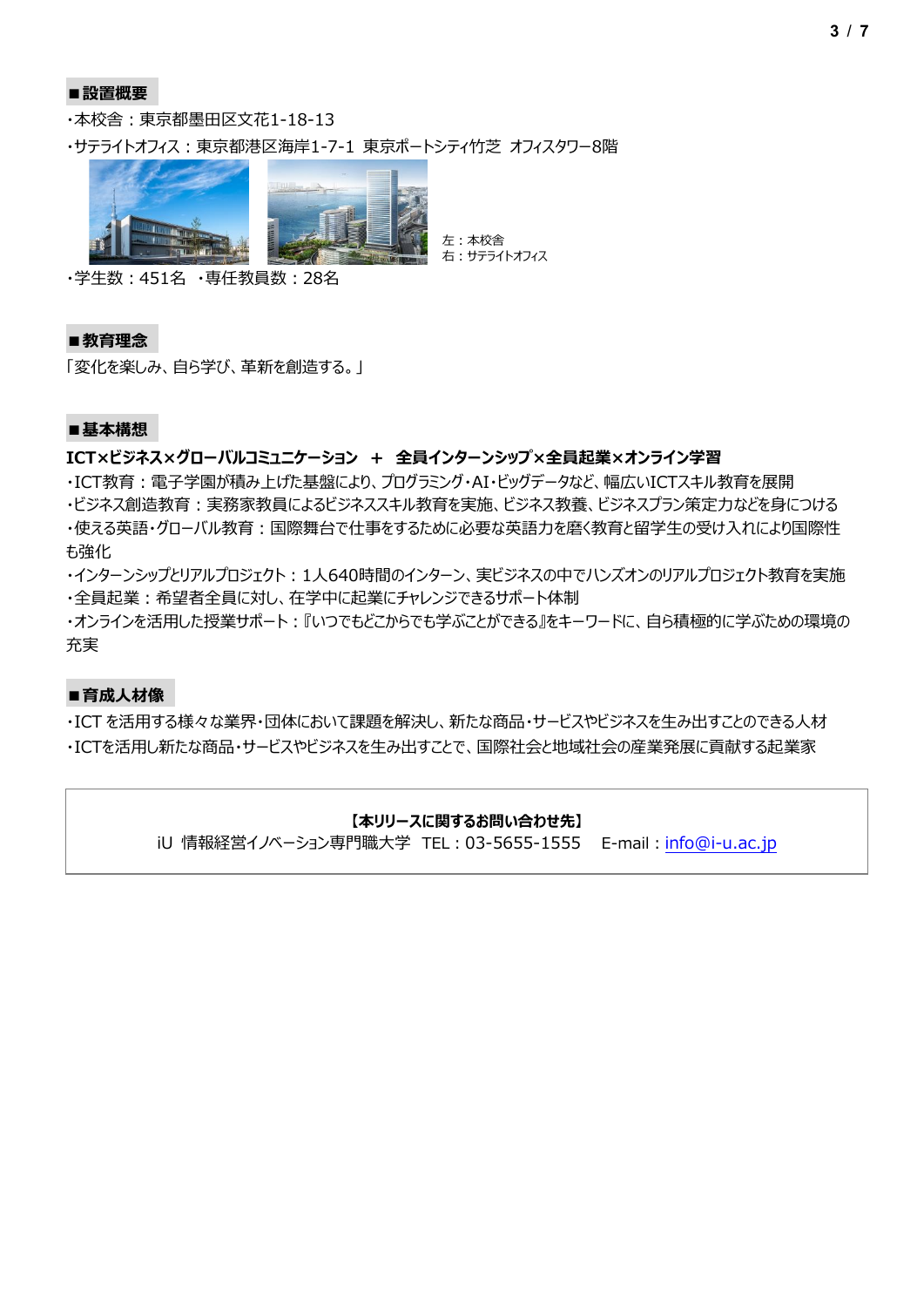# **Decision made on teams participating in "Inno Pro Demo Day" iU business pitch contest**

The Professional University of Information and Management for Innovation (Ichiya Nakamura, President) located in Sumida- ku, Tokyo;hereinafter, iU[\(https://www.iu.ac.](https://www.iu.ac.jp/)  $ip$ ), will invite four investors and entrepreneurs to hold a business pitch contest known as the "Innovation Project Demo Day-2021." At this event 20 student teams will participate. We are happy to announce that the 20 teams participating in this event have now been finalized.

The aim is for iU to develop a curriculum with the theme of "Zero employment rate, and instead 100% entrepreneurship rate." The purpose is to foster students' entrepreneurial spirit to start their own business ventures, and acquiring the knowledge and skills in ICT, business, and global communication. The Innovation Project is also known as "Innopro", which is the core of the iU learning curriculum, which is an active-learning pedagogy. Courses are facilitated to support all students' business plans, presentations, and entrepreneurship. Thus, the "Innovation Project Demo Day-2021 (Innopro Demo Day)" is an event which culminates in student presentations of their collaborative results guided during their Innovation Project classes. At the moment, 20 teams have been selected to present their own entrepreneurial plans and strive to become the best team. The event will also be aired through YouTube LIVE.

## **■Teams participating in Inno Pro Demo Day (team name/members/business launch plan strategy)**

● Part1 (10 teams from freshmen)

・Menu-commi(Mana Ueno / Kazuya Oshidari / Maho Inaba / Shunta Kawashima): Gastronomy guide website/app for people with food allergies

・MIKKE(Keita Setoyama / Keigo Ishikura / Sora Ogata / Souma Matsusaka / Anon Furukoori): Vacant house matching app

・KAIWUP!(Kotone Yamadera / Ryoga Yokoyama / Shuji Matsuoka / Daichi Suzuki / Ryota Yaegashi): Communication training service for people lacking confidence in their ability to communicate

・Sonia(Hiroki Sato / Yusei Nagahori / Daiki Uematsu / Ayumi Ochiai / Hidetoki Nakajima) : App supporting the realization of dreams mainly for local resident students

・ Shimura HD(Shinosuke Miwa / Yushi Suzuki / Haruto Suzuki / Taito Yanagi / Yuhi Nakamura / Khuukhnee Jigmed): Metaverse payment system construction

novation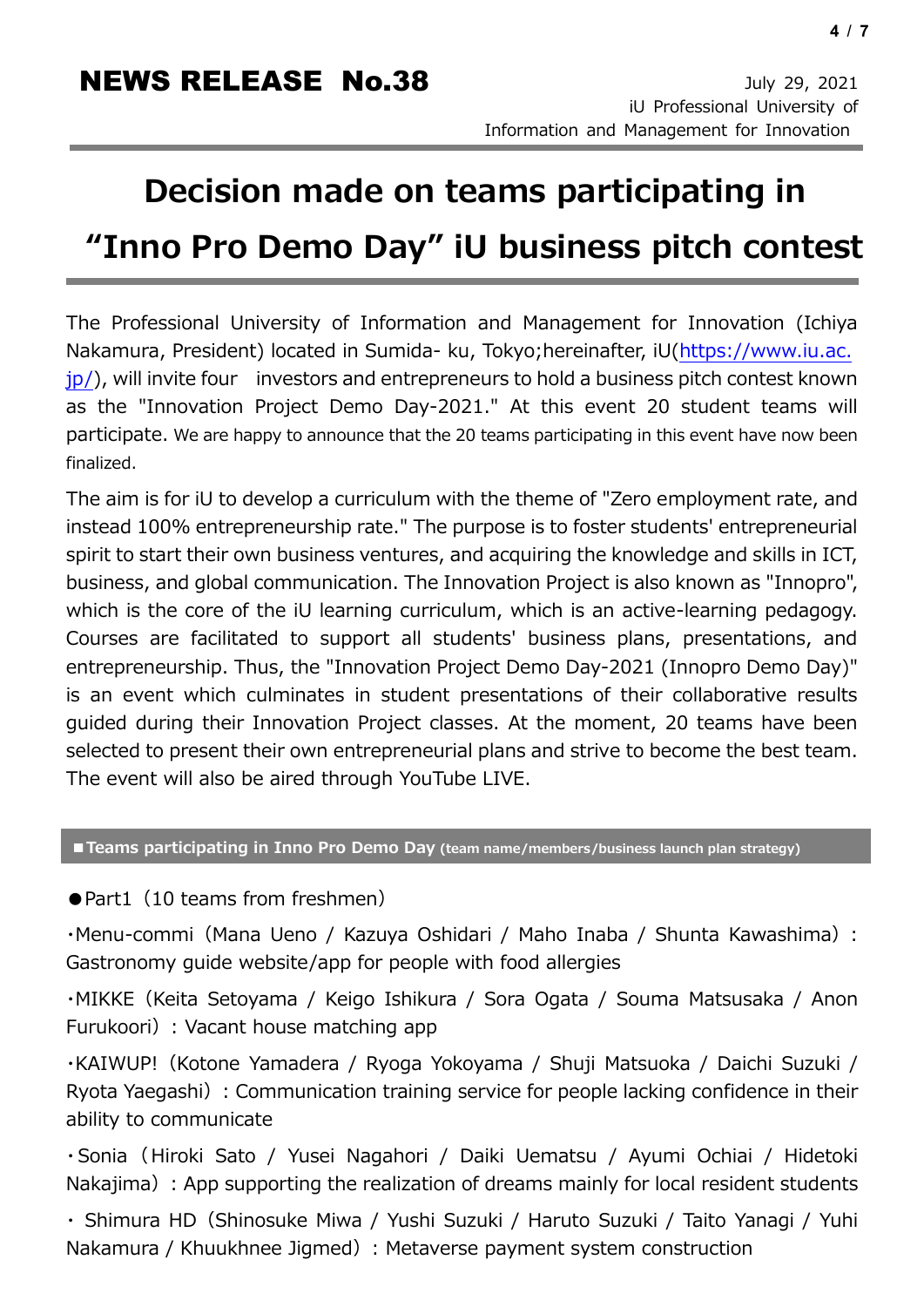・Dandelion(Shota Isono / Shohei Yasuda / Saki Nakamura / Takuto Murakami / Ayumu Sato): Guesthouse community construction

・Lib room(Kento Imai / Shian Akiyama / Mihoko Arase / Ai Fukushima): Live streaming system using NFT

• Oreo (Komatuda Noi / Mori Shiaki / Tani Kento): Construction of systems related to preventive medicine etc.

● Part2 (10 teams from sophomores)

・Yavanizer(Tougo Ikai / Taiki Iwabuchi / Kotaro Kamata / Mami Hashimoto / Minagi "Yavaii" Rokutan): Construction of creative platform known as "Making the world overflow with cool things"

・eQuip(Genki Ohyu / Masanari Hirano / Kazuya Furukawa / Reiya Mine / Hiroto Muratake): Construction of education platform based on concept of "Knowing about society will help you to visualize your dreams"

・Virtual Aquaponics(Kota Kimura / Aoi Maekawa / Nagi Nozawa / Mahiro Miyazaki): Aquaponics service in which ordinary people can easily participate and cooperate

· Inheritance ( Aya Makanae / Kaito Matsushita / Shuji Toyota / Sentaro Nagano): Media service in which amateurs can undergo intensive training in professional craftsmanship

・With You(Sayaka Arai / Moe Yanagisawa / Takumi Noro / Gaku Maruyama / Yusei Nabana) : Development of "Clample" education app using gamification

• VBrand (Luna Goto / Makky Makiguchi) : Construction of apparel C2C platform using VR

・ iU Gadget ( Daiki Motekgi / Kazuma Nakamura / JIyunnya Yoshikawa / Hayato Takahashi / Shyuuma Kanan): Use of digital tools and provision of various Gadgets and filming technology

・Botter(Souta Nakajima / Taisei Fukaya / Taro Ikemoto / Noriaki Mizushima / Katsuya Koyano): Resolving environmental issues by reducing PET bottles etc.

# **■Innopro Demo Day**

# **●Time & Place**

August 4 (Thursday) from 13:00-16:10

Part1: 13:00-14:30 (10 teams from freshmen)

Part2: 14:40-16:10 (10 teams from sophomores)

You can join us through Youtube LIVE (No RSVP required)

<https://youtu.be/tI3oeSyN8DU>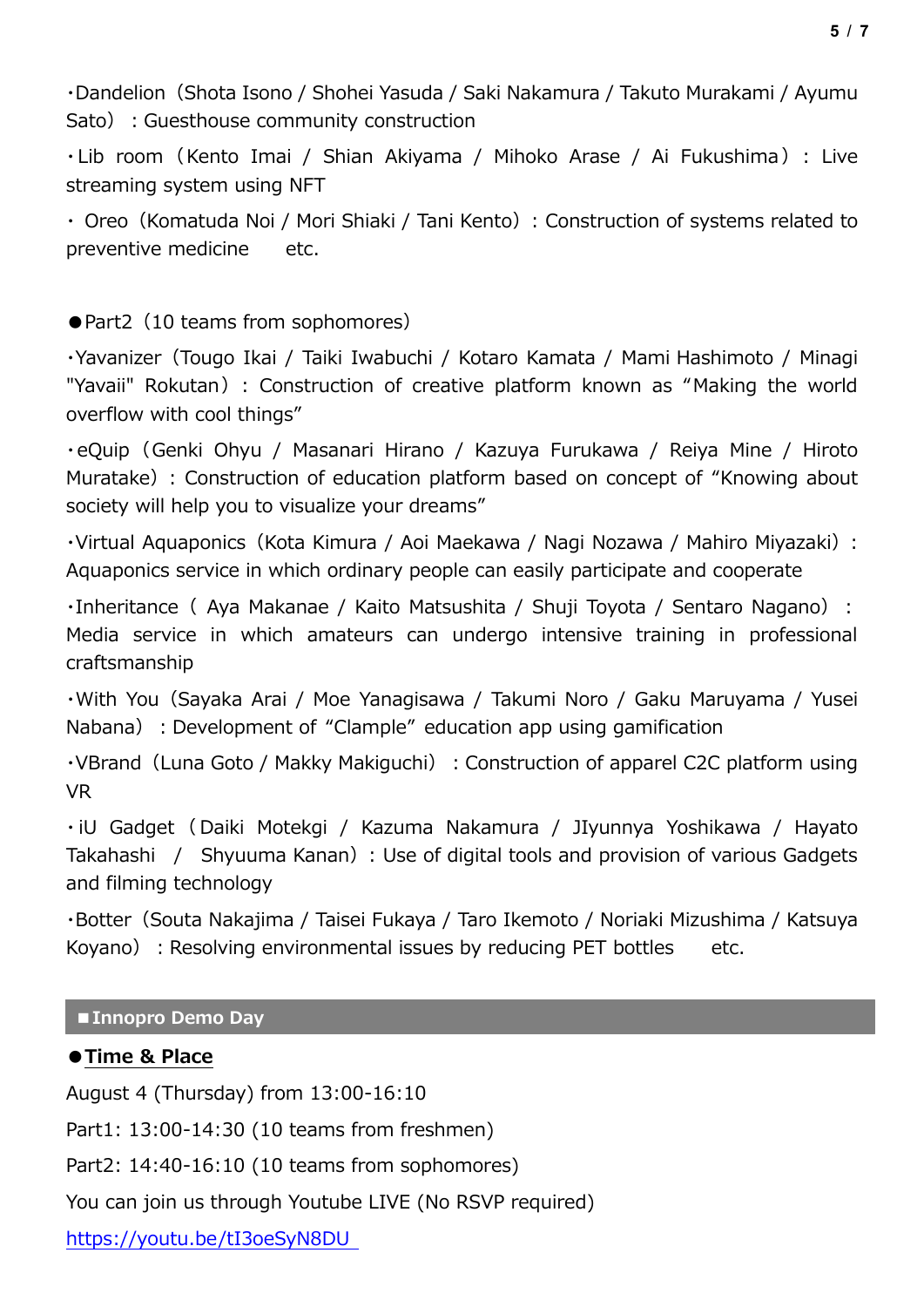# **●Guest Judges**

Soichiro Kawai, CEO, ReBoost

Hikaru Tajima, Associate, mint

Taka Aizawa, CEO, Libalent

Brent Reichow, Director, Business Development Unwired Logic,Inc

For further information, please visit:<https://iuinnovation.jp/>

# **<University Overview>**

# **■University and Faculty Name**

・University Name: Professional University of Information and Management for Innovation (also known as "iU")

・Faculty Name: Department of Information and Management for Innovation, Faculty of Information and Management for Innovation

# **■President**



Ichiya Nakamura

Career

1984 Joins the former Ministry of Posts and Telecommunications Japan after working as a director of the rock band Shonen Knife

1998 Visiting Professor at MIT Media Laboratory

2002 Executive Director at Stanford Japan Center

2006 Professor at Graduate School of Keio University

Appointed as President of iU in April 2020

# **■Establishment Overview**

・Main Building: 1-18-13, Bunka, Sumida-ku, Tokyo

・Satellite Office: Tokyo PortCity Takeshiba, Office Tower 8F, 1-7-1, Kaigan, Minato-ku, Tokyo





・Number of students: 451 ・Number of full-time teachers: 28 Right: Satellite Office

Left: Main Building

# **■Educational Philosophy**

"Enjoy change, learn independently, and create innovation."

# ■Basic Concept

# **ICT x Business x Global communication + Internship for all x All students start their own business x Online learning**

・ICT education: Offer a wide range of ICT skill education including programming, AI, and big data